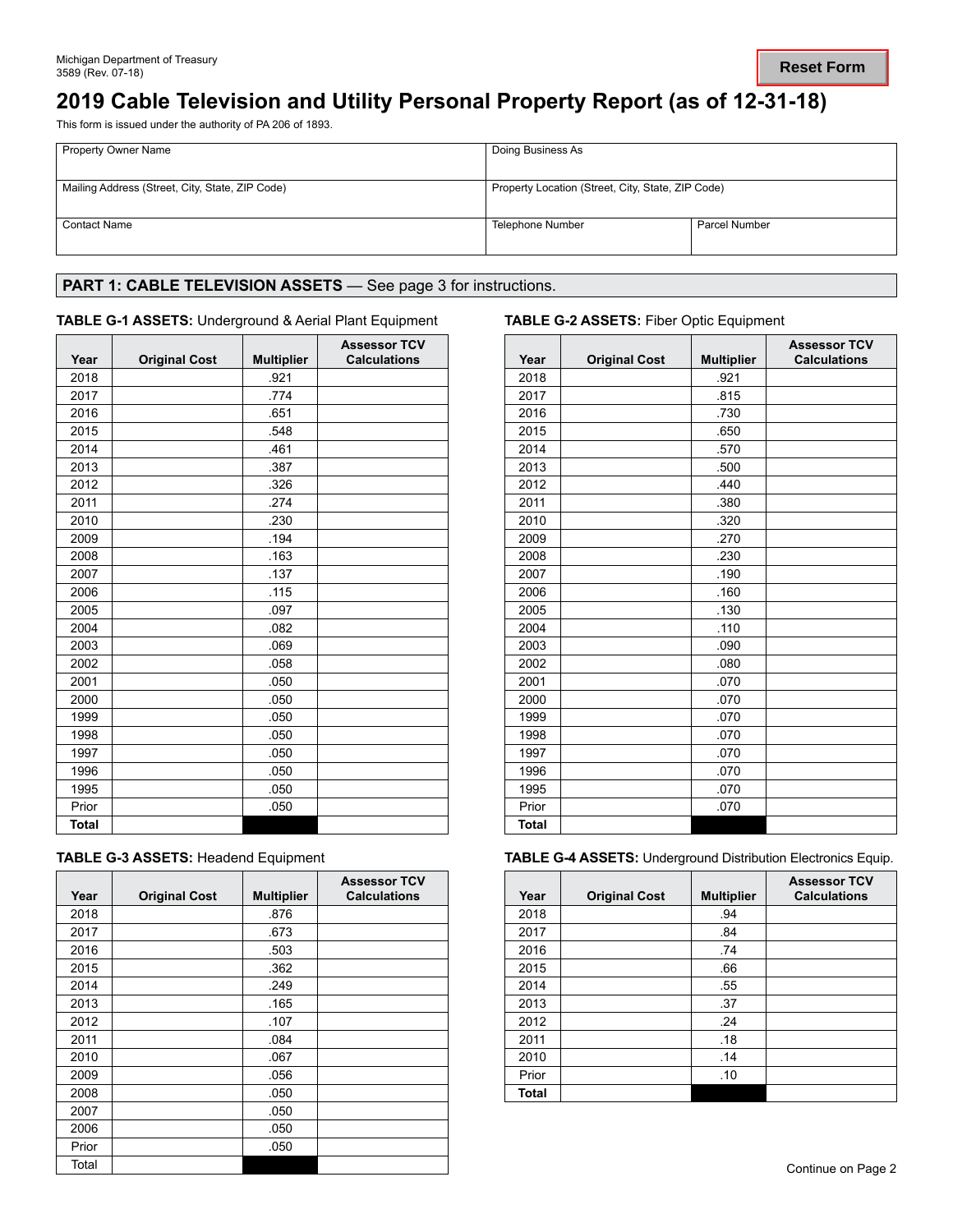| Year         | <b>Original Cost</b> | <b>Multiplier</b> | <b>Assessor TCV</b><br><b>Calculations</b> |
|--------------|----------------------|-------------------|--------------------------------------------|
| 2018         |                      | .94               |                                            |
| 2017         |                      | .84               |                                            |
| 2016         |                      | .74               |                                            |
| 2015         |                      | .66               |                                            |
| 2014         |                      | .55               |                                            |
| 2013         |                      | .45               |                                            |
| 2012         |                      | .34               |                                            |
| 2011         |                      | .30               |                                            |
| 2010         |                      | .25               |                                            |
| 2009         |                      | .15               |                                            |
| 2008         |                      | .15               |                                            |
| 2007         |                      | .15               |                                            |
| 2006         |                      | .15               |                                            |
| Prior        |                      | .15               |                                            |
| <b>Total</b> |                      |                   |                                            |

## **TABLE G-5 ASSETS:** Aerial Distribution Electronics Equip.

## **PART 2: UTILITY ASSETS** — See page 3 for instructions.

| Year  | <b>Original Cost</b> | <b>Multiplier</b> | <b>Assessor TCV</b><br><b>Calculations</b> | Year  |  |
|-------|----------------------|-------------------|--------------------------------------------|-------|--|
|       |                      | .93               |                                            | 2018  |  |
| 2018  |                      |                   |                                            |       |  |
| 2017  |                      | .87               |                                            | 2017  |  |
| 2016  |                      | .81               |                                            | 2016  |  |
| 2015  |                      | .76               |                                            | 2015  |  |
| 2014  |                      | .71               |                                            | 2014  |  |
| 2013  |                      | .67               |                                            | 2013  |  |
| 2012  |                      | .63               |                                            | 2012  |  |
| 2011  |                      | .59               |                                            | 2011  |  |
| 2010  |                      | .55               |                                            | 2010  |  |
| 2009  |                      | .51               |                                            | 2009  |  |
| 2008  |                      | .47               |                                            | 2008  |  |
| 2007  |                      | .43               |                                            | 2007  |  |
| 2006  |                      | .39               |                                            | 2006  |  |
| 2005  |                      | .35               |                                            | 2005  |  |
| 2004  |                      | .32               |                                            | 2004  |  |
| Prior |                      | .32               |                                            | Prior |  |
| Total |                      |                   |                                            | Total |  |

|  |  |  |  |  | <b>TABLE J ASSETS: Gas Transmission</b> |
|--|--|--|--|--|-----------------------------------------|
|--|--|--|--|--|-----------------------------------------|

|       |                      |                   | <b>Assessor TCV</b> |       |                      |                |
|-------|----------------------|-------------------|---------------------|-------|----------------------|----------------|
| Year  | <b>Original Cost</b> | <b>Multiplier</b> | <b>Calculations</b> | Year  | <b>Original Cost</b> | <b>Multipl</b> |
| 2018  |                      | .97               |                     | 2018  |                      | .99            |
| 2017  |                      | .91               |                     | 2017  |                      | 1.00           |
| 2016  |                      | .86               |                     | 2016  |                      | 1.01           |
| 2015  |                      | .81               |                     | 2015  |                      | 1.02           |
| 2014  |                      | .76               |                     | 2014  |                      | 1.03           |
| 2013  |                      | .71               |                     | 2013  |                      | 1.04           |
| 2012  |                      | .67               |                     | 2012  |                      | 1.05           |
| 2011  |                      | .63               |                     | 2011  |                      | 1.06           |
| 2010  |                      | .59               |                     | 2010  |                      | 1.08           |
| 2009  |                      | .56               |                     | 2009  |                      | 1.10           |
| 2008  |                      | .53               |                     | 2008  |                      | 1.12           |
| 2007  |                      | .51               |                     | 2007  |                      | 1.14           |
| 2006  |                      | .49               |                     | 2006  |                      | 1.16           |
| 2005  |                      | .47               |                     | 2005  |                      | 1.18           |
| 2004  |                      | .45               |                     | 2004  |                      | 1.20           |
| Prior |                      | .45               |                     | Prior |                      | 1.20           |
| Total |                      |                   |                     | Total |                      |                |

### **TABLE H ASSETS:** Gas Distribution **TABLE I ASSETS:** Electric Transmission and Distribution

| <b>Assessor TCV</b><br><b>Calculations</b> | Year         | <b>Original Cost</b> | <b>Multiplier</b> | <b>Assessor TCV</b><br><b>Calculations</b> |
|--------------------------------------------|--------------|----------------------|-------------------|--------------------------------------------|
|                                            | 2018         |                      | .96               |                                            |
|                                            | 2017         |                      | .93               |                                            |
|                                            | 2016         |                      | .90               |                                            |
|                                            | 2015         |                      | .86               |                                            |
|                                            | 2014         |                      | .82               |                                            |
|                                            | 2013         |                      | .78               |                                            |
|                                            | 2012         |                      | .74               |                                            |
|                                            | 2011         |                      | .70               |                                            |
|                                            | 2010         |                      | .67               |                                            |
|                                            | 2009         |                      | .64               |                                            |
|                                            | 2008         |                      | .61               |                                            |
|                                            | 2007         |                      | .58               |                                            |
|                                            | 2006         |                      | .55               |                                            |
|                                            | 2005         |                      | .52               |                                            |
|                                            | 2004         |                      | .50               |                                            |
|                                            | Prior        |                      | .50               |                                            |
|                                            | <b>Total</b> |                      |                   |                                            |

### **TABLE K ASSETS: Fluid Pipeline**

| <b>Assessor TCV</b><br><b>Calculations</b> | Year  | <b>Original Cost</b> | <b>Multiplier</b> | <b>Assessor TCV</b><br><b>Calculations</b> |
|--------------------------------------------|-------|----------------------|-------------------|--------------------------------------------|
|                                            | 2018  |                      | .99               |                                            |
|                                            | 2017  |                      | 1.00              |                                            |
|                                            | 2016  |                      | 1.01              |                                            |
|                                            | 2015  |                      | 1.02              |                                            |
|                                            | 2014  |                      | 1.03              |                                            |
|                                            | 2013  |                      | 1.04              |                                            |
|                                            | 2012  |                      | 1.05              |                                            |
|                                            | 2011  |                      | 1.06              |                                            |
|                                            | 2010  |                      | 1.08              |                                            |
|                                            | 2009  |                      | 1.10              |                                            |
|                                            | 2008  |                      | 1.12              |                                            |
|                                            | 2007  |                      | 1.14              |                                            |
|                                            | 2006  |                      | 1.16              |                                            |
|                                            | 2005  |                      | 1.18              |                                            |
|                                            | 2004  |                      | 1.20              |                                            |
|                                            | Prior |                      | 1.20              |                                            |
|                                            | Total |                      |                   |                                            |